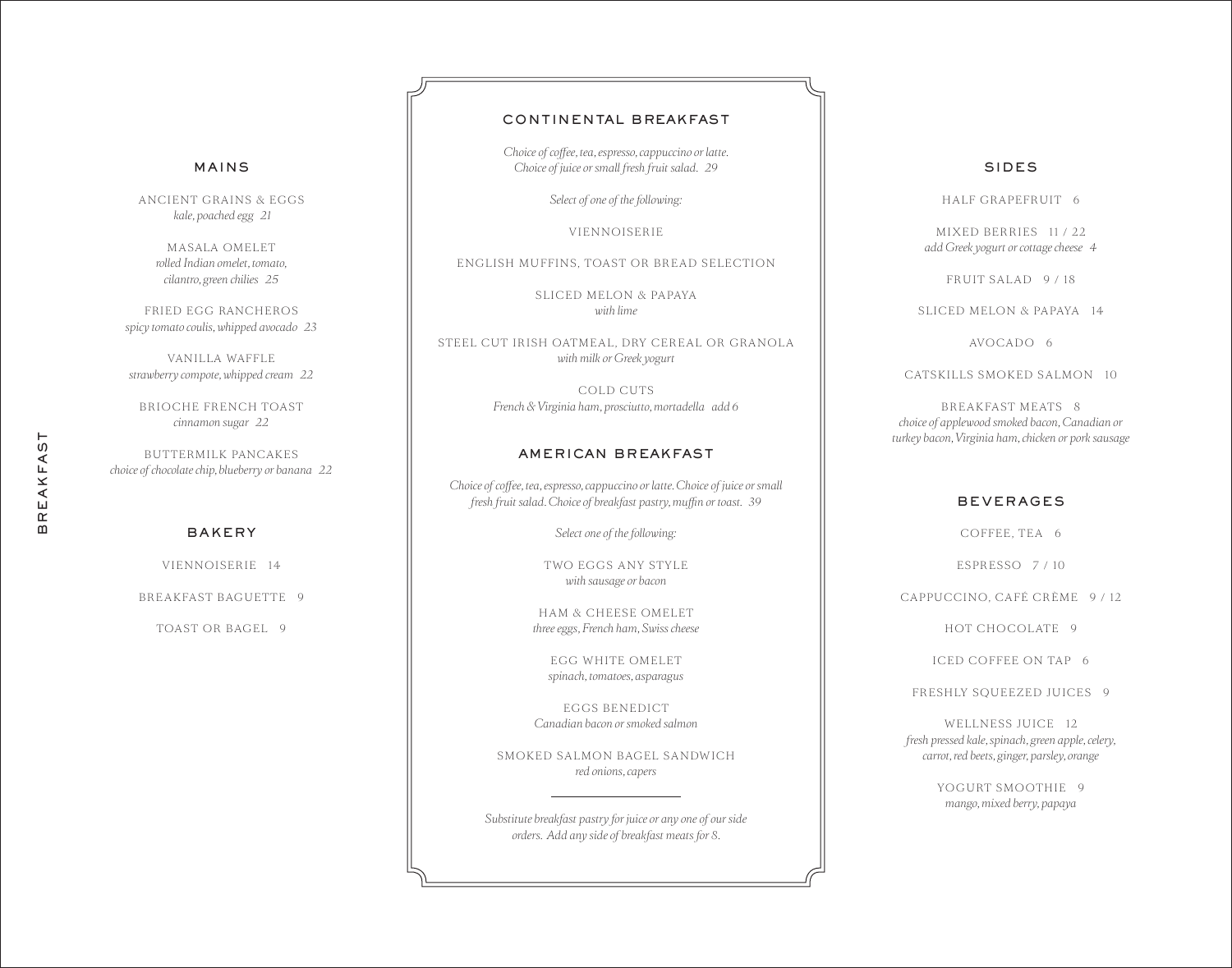|                                                     |                                               | SIDES                                                       |  |  |
|-----------------------------------------------------|-----------------------------------------------|-------------------------------------------------------------|--|--|
|                                                     | GLAZED CARROTS<br>lime, orange, chiles 9      | HARICOTS VERTS<br>toasted hazelnuts, shallots, lemon 12     |  |  |
| MAINS                                               | BRAISED TUSCAN KALE<br>charred sweet onions 9 | MAPLE-ROASTED<br>FINGERLING POTATOES 12                     |  |  |
| PARAGUS QUICHE<br>e, mixed greens 24                | <b>POMMES FRITES 10</b>                       |                                                             |  |  |
| D TUNA SALAD<br>ranate salad, poached egg, 29       |                                               |                                                             |  |  |
| CTIC CHAR<br>gribiche, sorrel sauce 33              |                                               | BEVERAGES                                                   |  |  |
| CK SEA BASS                                         | COFFEE, TEA 6                                 | CAPPUCCINO, CAFÉ<br>CRÈME 9                                 |  |  |
| sh fava beans, fine herbs 34<br><b>CEN PAILLARD</b> | ESPRESSO 7                                    | ICED COFFEE ON TAP 6                                        |  |  |
| chokes, lemon vinaigrette 26                        |                                               | DESSERTS                                                    |  |  |
| ATION CHICKEN<br>raisins, herbs, country bread 22   |                                               |                                                             |  |  |
| ERRE BURGER<br>illed onion spicy remoulade,         | STRAWBERRY RHUBARB<br>PIE FOR TWO 15          | PINEAPPLE UPSIDE-<br>DOWN CAKE 10                           |  |  |
| ese, pommes frites 25                               | <b>CANDY BAR</b><br>CRÈME BRÛLÉE 9            | <b>RUM SAVARIN</b><br>orange sauce suzette compote, formage |  |  |
| EAK FRITES<br>$1.11.1$ $1.1.1$                      |                                               | blanc ice cream, almond crunch 12                           |  |  |

WARM CHOCOLATE CAKE *hazelnut cookie ice cream 11*

D OUBLE CHO COLATE TART *salted caramel crunch ice cream, malt mousse 11*

# WINES BY THE GLASS

*Sancerre Franck & Sylvain Godon. 2014*

*Pouilly-Fuisse Domaine J.A,. Ferret 2013*

*Sauvignon Blanc Villa Maria Private Bin 2014*

*Chardonnay Sanford Winery Santa Rita Rills 2014*

*Marsannay Louis Jadot Clos du Roy Bourgogne 2013*

> *Gavi Ottosoldi Piedmont 2014*

*Merlot Newton Vineyard Unfiltered 2012*

*Château Carteau Côtes Daugay St. Emilion 2011*

# APPETIZERS

CHILLED SWEET PEA SOUP *sugar snap peas, radishes, mint 14*

CHICKEN NOODLE SOUP *chicken dumplings, kale, chervil 16*

PERRINE SALAD *mixed greens, baby carrots, radishes, sherry vinaigrette 15 / 22*

CAESAR SALAD *little gem lettuce, sourdough croutons, parmesan 15 / 22 add grilled chicken 6 or poached shrimp 8*

SPRING VEGETABLE SALAD *farm greens, lardons, chèvre, lemon vinaigrette 17*

CATSKILLS SMOKED SALMON *fennel, crème fraîche, potato salad 18*

MAINE LOBSTER SALAD *endives, radishes, green apple remoulade 28*

GRILLED SHRIMP SALAD *mixed leaves, pea shoots, avocado, spiced lemon aïoli 24*

TUNA TARTARE *haricot verts, cucumber, basil, olives, Dijon dressing 17*

CURED MEATS & LOCAL CHEESES *rhubarb jam, local honey, grilled bread 17*

# MAINS

LEEK & ASP  $Gruy$ ère

SEARED  $k$ ale, barley, pomegr

> AR<sup>C</sup>  $beluga$ *lentils,*

BLA<sub>C</sub>  $s$ *eafood broth, fres* 

CHICK *arugula, baby artichokes, lemon vinaigrette 26*

CORONA *chicken curry salad,* 

THE PI *grass-fed beef, grilled onion spicy remoulade, Rupert cheese, pommes frites 25* 

> STE *watercress salad, herb dressing 35*

SELECTION OF ICE CREAM AND SORBET 9

CHEESE PLATE *huckleberry compote, raisin walnut bread, New York State honeycomb 12*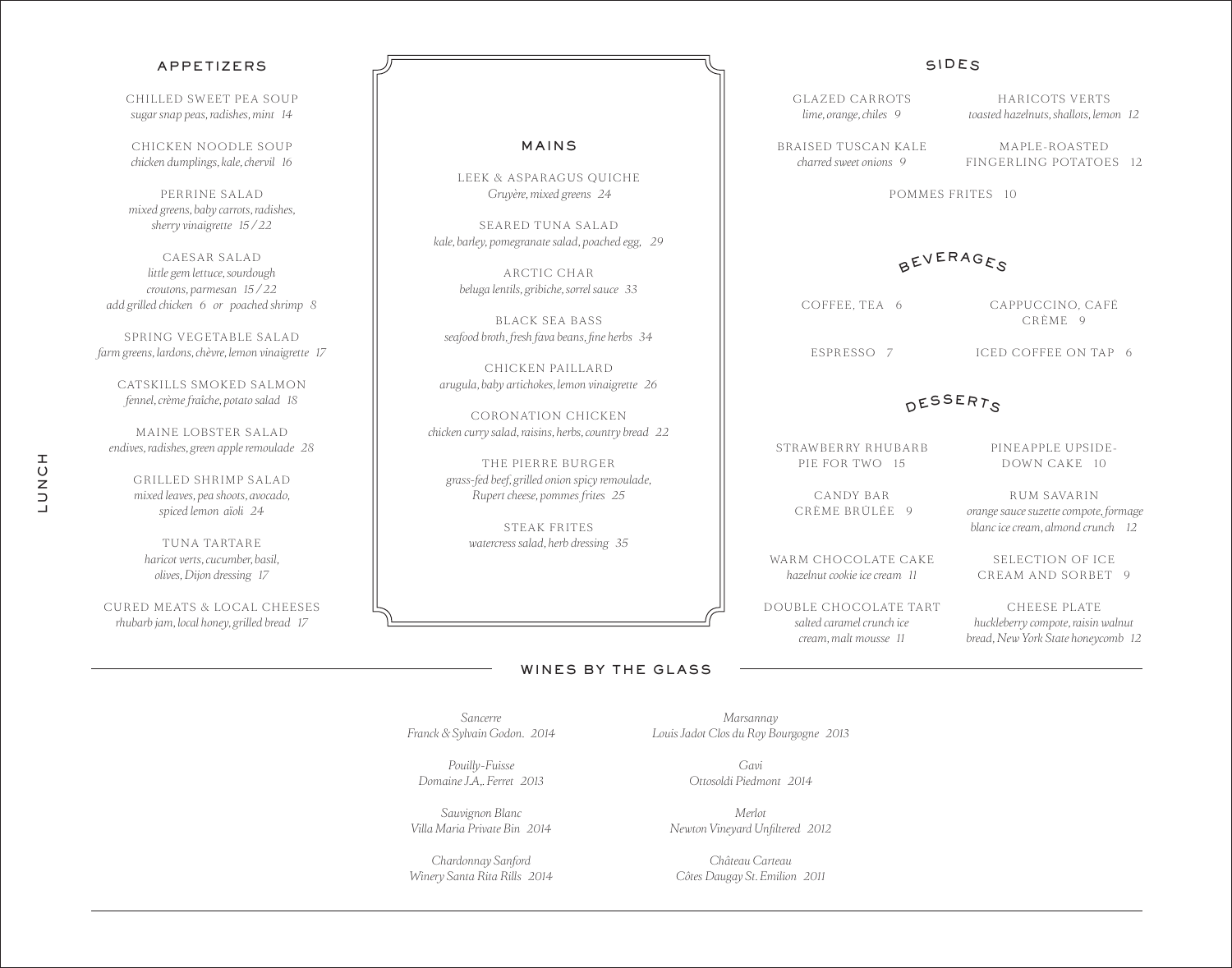# APPETIZERS

PERRINE SALAD *mixed greens, baby carrots, radishes, sherry vinaigrette 15*

TUNA TARTARE *haricot verts, cucumber, basil, olives, Dijon dressing 17*

MAINE CRAB IMPERIAL FLATBREAD *housemade naan, fennel, jalapeños, herbs, Gruyère 18*

BEEF CARPACCIO FLATBREAD *herb mayo, arugula, crispy capers, lemon, parmesan 18*

FOIE GRAS TERRINE *frisée, port jelly, Paris brioche 28*

CURED MEATS & LOCAL CHEESES *rhubarb jam, local honey, grilled bread 17*

CHILLED SWEET PEA SOUP *sugar snap peas, radishes, mint 14*

> CAESAR SALAD *little gem lettuce, sourdough croutons, parmesan 15*

SPRING VEGETABLE SALAD *farm greens, lardons, chèvre, lemon vinaigrette 17*

OYSTERS ON THE HALF SHELL *east coast oysters with ramp mignonette 16*

BAKED OYSTERS PERRINE *smoked chilies, kale, lemon butter 18*

CATSKILLS SMOKED SALMON *fennel, crème fraîche, potato salad 18*

HERB-POACHED SHRIMP COCKTAIL *celery root & horseradish remoulade 24*

SIMPLY PREPARED

*Grilled or Roasted*

| ARCTIC CHAR 33    | SPRING CHICKEN 32              |
|-------------------|--------------------------------|
| RED SNAPPER 34    | LAMB CHOPS 42                  |
| BLACK SEA BASS 34 | FILET MIGNON 45                |
| MAINE LOBSTER 42  | 28 DAY DRY-AGED STRIP STEAK 49 |

# MAINS

ARCTIC CHAR *beluga lentils, gribiche, sorrel sauce 33*

BLACK SEA BASS *seafood broth fresh fava beans, fine herbs 34*

PAN-ROASTED DIVER SCALLOPS *gratinéed with Gruyère crumbs, cauliflower, baby turnips, herb vinaigrette 35*

SLOW-COOKED HALIBUT *braised tender greens, lemoncaper vinaigrette 35*

SPRING CHICKEN *local farm raised chicken, mushrooms, sautéed spinach 35*

GRILLED LAMB CHOPS *all natural New Jersey lamb, spring vegetables, tomato compote 42*

FILET MIGNON *sweet & sour carrot puree, minted peas, horseradish sauce 45*

THE PIERRE BURGER *grass-fed beef, grilled onions, spicy remoulade, Rupert*  cheese, pommes frites 25

*it's not New York without it 29*

CLASSICS

**MONDAY** *Chicken Pot Pie*

**TUESDAY** *Dover Sole Meunière (for two) the bride's favorite 60*

WED NESDAY *Beef Wellington New York's power dinner 45*

**THURSDAY** *Braised Beef Short Ribs slow-cooked at The Pierre since 1960 30*

**FRIDAY** *Coq au Vin from our 1930s opening menu 33*

**SATURDAY** *Confit Duck à l'Orange celebrating Long Island in classic style 38*

**SUNDAY** *Chicken Curry from the famed 1950s Pierre Grill 33*

# SIDES

GLAZED CARROTS *lime, orange, chiles 9*

BRAISED TUSCAN KALE *charred sweet onions 9*

HARICOTS VERTS *toasted hazelnuts, shallots, lemon 12*

MAPLE-ROASTED FINGERLING POTATOES 12

POMMES FRITES 10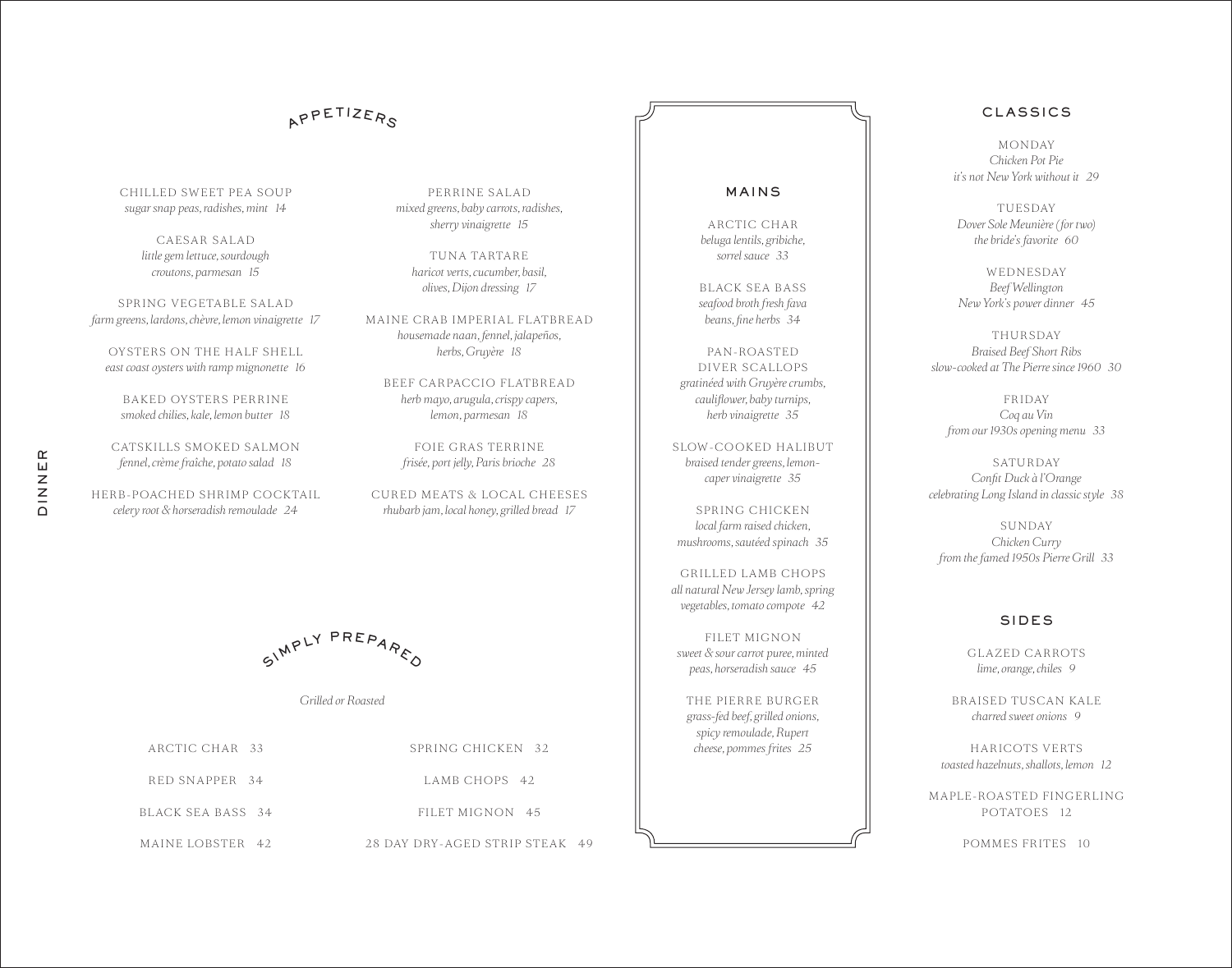# APPETIZERS

CHILLED SWEET PEA SOUP *sugar snap peas, radishes, mint 14*

SAUTÉED MUSHROOMS *spicy leeks purée, champagne vinegar, fresh herbs 16*

> PERRINE SALAD *mixed greens, baby carrots, radishes, sherry vinaigrette 15 / 22*

CAESAR SALAD *little gem lettuce, sourdough croutons, parmesan 15 / 22 add grilled chicken 6 or poached shrimp 9*

> CATSKILLS SMOKED SALMON *fennel, crème fraîche, potato salad 18*

MAINE LOBSTER SALAD *endives, radishes, green apple remoulade 28 / 42*

> GRILLED SHRIMP SALAD *mixed leaves, pea shoots, avocado, spiced lemon aïoli 24*

TUNA TARTARE *haricot verts, cucumber, basil, olives, Dijon dressing 17*

BRUNCH

 $\boldsymbol{\underline{\mathsf{m}}}$ 

**HUNDE** 

VIENNOISERIE 14

MIXED BERRIES 11 / 22 *add Greek yogurt or cottage cheese 4*

### MAINS

LEEK & ASPARAGUS QUICHE  *Gruyère, mixed greens 24*

ANCIENT GRAINS & EGGS  *mushrooms, kale, poached egg 21*

AVOCADO TOAST  *crushed avocado, twin fried eggs, crispy capers 24*

SEARED TUNA SALAD *kale, barley, pomegranate salad, poached egg 29*

BLACK SEA BASS *seafood broth, fresh fava beans, fines herbs 34*

SMOKED SALMON SANDWICH *everything bagel, red onions, capers 26*

EGGS BENEDICT *Canadian bacon or smoked salmon*

CHICKEN PAILLARD *arugula, baby artichokes, lemon vinaigrette 26*

BRIOCHE FRENCH TOAST *cinnamon sugar, strawberry compote 22*

THE PIERRE BURGER *grass-fed beef, grilled onion spicy remoulade, Rupert cheese, pommes frites 25* 

STEAK & EGGS *6 oz New York strip steak & Fried eggs, hash browns 32*

# WINES BY THE GLASS

*Cremant de Limoux Gérard Bertrand Languedoc-Roussillon 2013 15/50* 

*Roséc Château Miraval Côtes de Provence 2015 16/65*

> *Rosé Château la Sauvageonne Coteaux Du Languedoc 2014 15/60*

*Marsannay Audoin Cuvée Marie Ragonneau 2012 21/100* 

*Pinot Noir Lynmar Estate Russian River Valley 2012 26/110* 

*Croze-Hermitage Jean-Luc Colombo "Les Fées Brunes" 2012 18/72*

*Malbec Bodega Colome Calchaquies Argentina 2012 17/70*

*Pouilly-Fumé Jonathan Pabiot Loire Valley 2014 15/50* 

*Sauvignon Blanc Cakebread Cellars Napa Valley 2014 17/75*

*Viognier Blend Mas de Daumas Gassac Languedoc 2013 22/100* 

*Chardonnay Au Bon Climat Santa Barbara County 2014 15/55*

*Champagne Taittinger Cuvée Prestige Brut nv 25/110*

> *Champagne Rosé Laurent Perrier nv 35/145*

PIE FOR TWO 15 CANDY BAR CRÈME BRÛLÉE 9 DOWN CAKE 10

DESSERTS

BRUNCH COCKTAILS

CAVIAR BY THE OUNCE

*Sustainable and Farm Raised Ossetra Caviar 195 American royal sterling 95 classic condiments and buckwheat blinis*

> RUM SAVARIN  *orange sauce suzette compote, fromage blanc ice cream, almond crunch 12*

PINEAPPLE UPSIDE-

THE PIERRE BLOODY MARY *tangy and spicy 14*

SELECTION OF ICE CREAM AND SORBET 9

CHEESE PLATE *huckleberry compote, raisin walnut bread, New York State honeycomb 12* 

*cremant de limoux, campari, st. germain 16*

LE PARC

BELINNI 14

MIMOSA 14

STRAWBERRY RHUBARB

LE CAROT *hendricks gin, carrot juice, ginger, lime 16*

WELLNESS JUICE *kale, spinach, apple, celery, carrot, red beets, ginger, parsley, orange 9*

WARM CHOCOLATE CAKE *hazelnut cookie ice cream 11*

D OUBLE CHO COLATE TART *salted caramel crunch ice cream, malt mousse 11*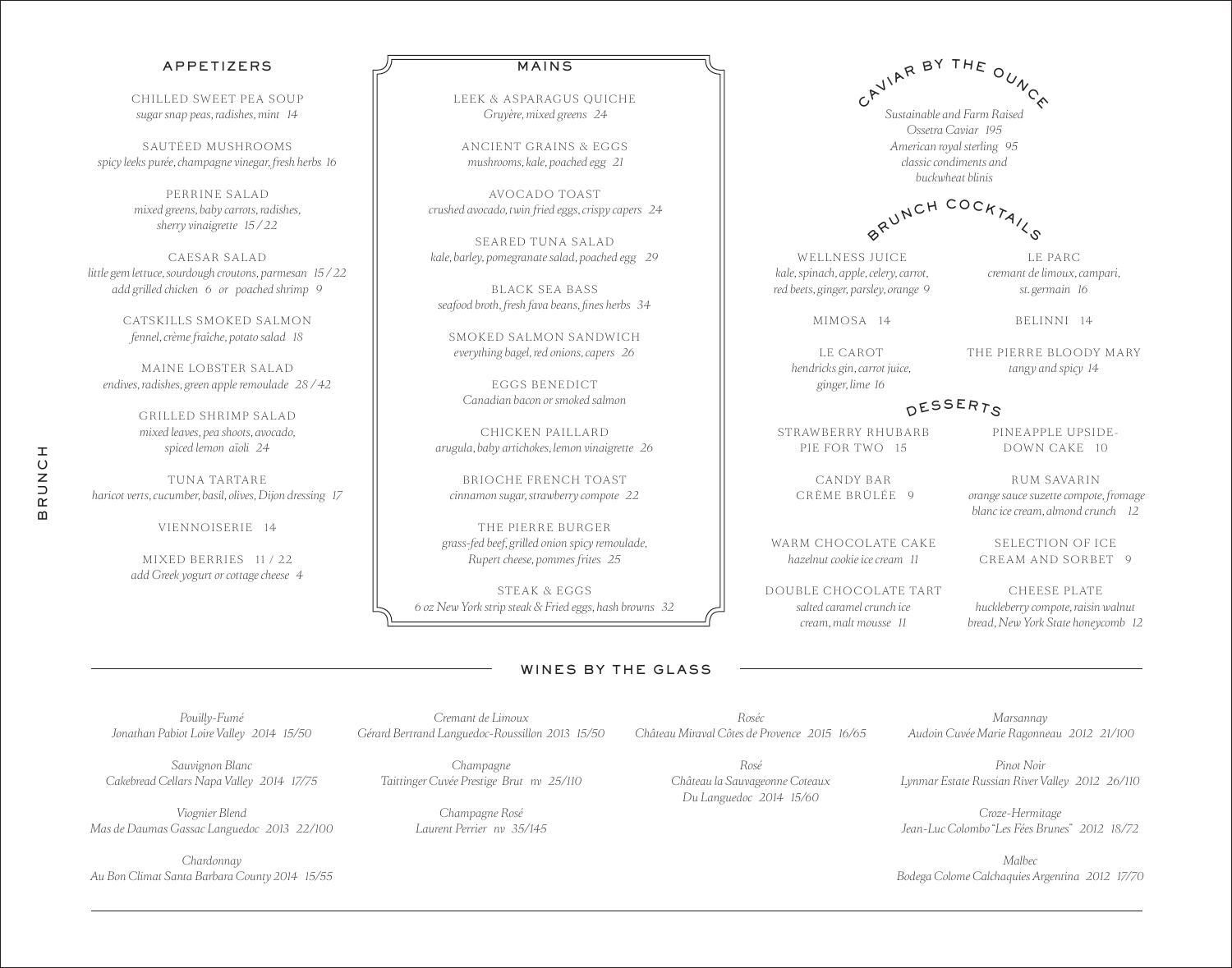

**PERRINE** BEVERAGES



# COCKTAILS

BIG IRON ... 16 *Mister Katz's Rock & Rye, Angostura and Orange Bitters*

CAVALIER ... 18 *Avion White Tequila, Cointreau, Domaine de Canton*

FRIZZANTE MOJITO ... 16 *El Dorado 15 Year Old Rum, Fresh Mint, Crement de Limoux*

> GIN FIXED ... 16 *Boodle's Gin, Crème de Violette, Cointreau*

MENCKEN ... 18 *Bulliet Bourbon, St Germain, Apple*

FIRST OF JULY ... 18 *Lemorton Calvados, Herring's Cherry Liquor, Blackberries*

> COOL SLIPPERS ... 16 *Tito's Vodka, Runny Honey, Aperol*

# BEERS

*Stella Artois, Belgium ... 10*

*Pilsner Urquell, Czech Republic ... 10*

*Peroni, Italy ... 10*

*Lagunitas IPA, California ... 12*

*Blue Moon, Colorado ... 12*

*Kaliber (non-alchoholic), United Kingdom ... 12*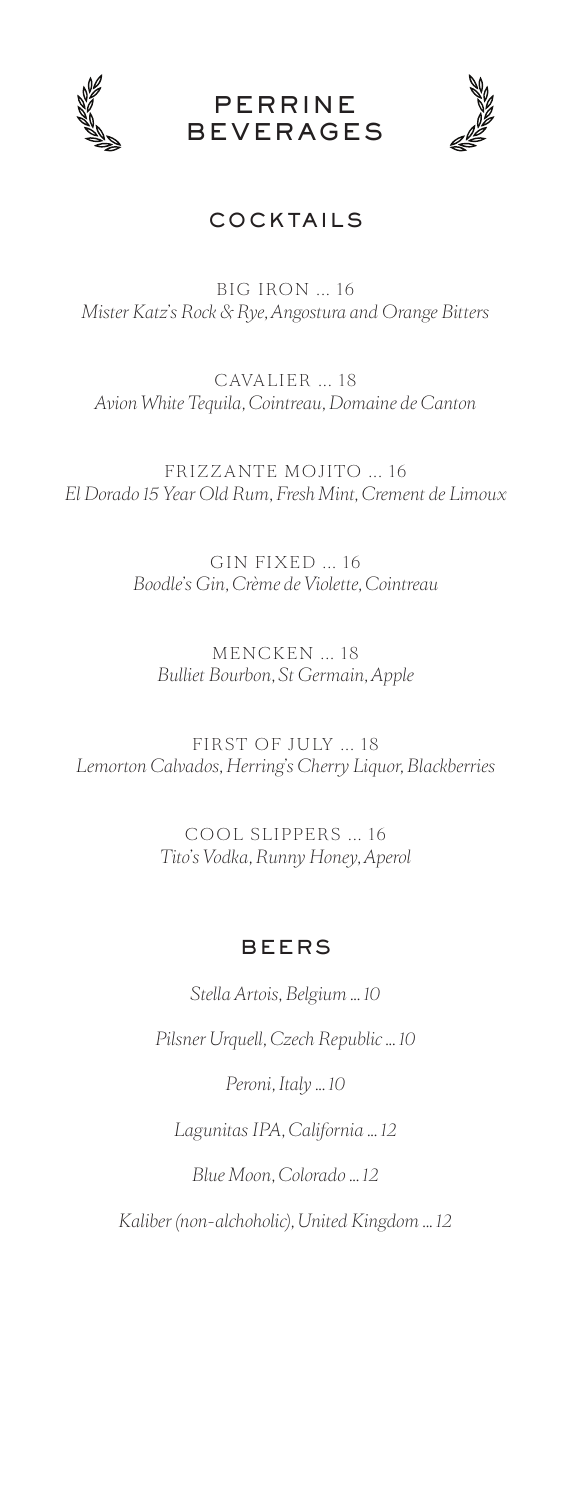# CHAMPAGNE & SPARKLING

- *105 Cremant de Limoux Gérard Bertrand Languedoc-Roussillon 2013 15 / 50*
- *100 Champagne Taittinger Cuvée Prestige Brut nv 25 / 110*
- *125 Champagne Laurent Perrier Rosé nv 35 / 145*

# WHITES

- *250 Chardonnay Au Bon Climat Santa Barbara County 2014 15 / 55*
- *350 Albariño Bodegas Fillaboa Rias Baixas Spain 2014 58*
- *380 Riesling Poet's Leap Long Shadows Vintners Columbia Valley Washington 2013 60*
- *340 Pouilly-Fumé Jonathan Pabiot Loire Valley 2014 17 / 60*
- *370 Grüner Veltliner Weingut Laurenz V. Kamptal Austria 2014 65*
- *213 Sauvignon Blanc Cakebread Cellars Napa Valley 2014 18 / 75*
- *320 Mas de Daumas Gassac Blanc Viognier Blend Languedoc 2013 22 / 100*
- *380 Riesling Zilliken "Kabinett" Saarburger Rausch Mosel 2014 100*
- *300 Beaune du Château Bouchard Père et Fils Premier Cru Bourgogne 2011 27 / 125*
- *380 Riesling Zilliken "Kabinett" Saarburger Rausch Mosel 2014 100*
- *380 Riesling Zilliken "Kabinett" Saarburger Rausch Mosel 2014 100*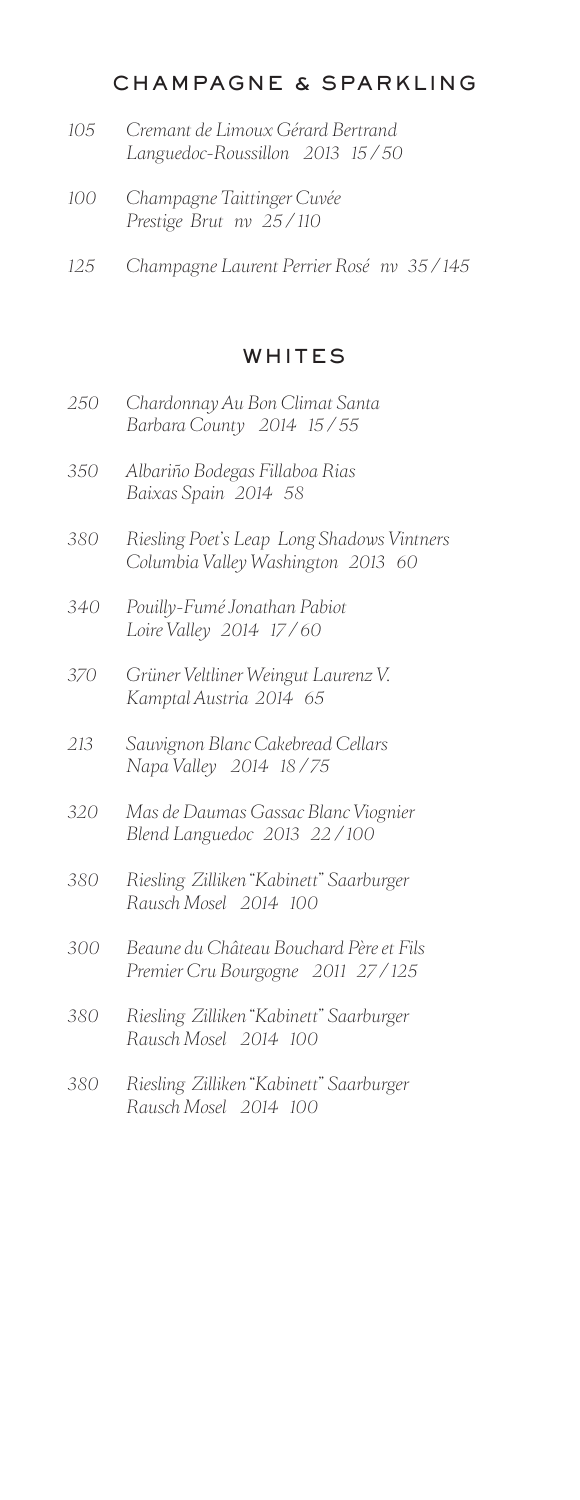- *600 Rosé "Château la Sauvageonne" Coteaux Du Languedoc 2014 15 / 60*
- *610 610 Rosé Château Miraval Côtes de Provence 2015 16 / 65*

# RED

- *460 Zinfandel Seghesio Family Vineyards Sonoma 2013 70*
- *560 Croze-Hermitage Jean-Luc Colombo "Les Fées Brunes" N Rhône 2012 18 / 72*
- *610 Malbec Bodega Colome Estate Calchaquies Argentina 2012 17 / 70*
- *530 Marsannay Audoin Cuvée Marie Ragonneau Bourgogne 2012 21 / 100*
- *430 Pinot Noir Lynmar Estate Russian River Valley 2012 26 / 110*
- *460 Zinfandel Seghesio Family Vineyards Sonoma 2013 70*
- *550 Châteauneuf-du-Pape Château de la Gardine S. Rhône 2012 120*
- *500 Réserve de la Comtesse Château Pichon Longueville Lalande Pauillac 2012 135*
- *400 Cabernet Sauvignon Laurel Glen Sonoma Mountain 2011 34 /130*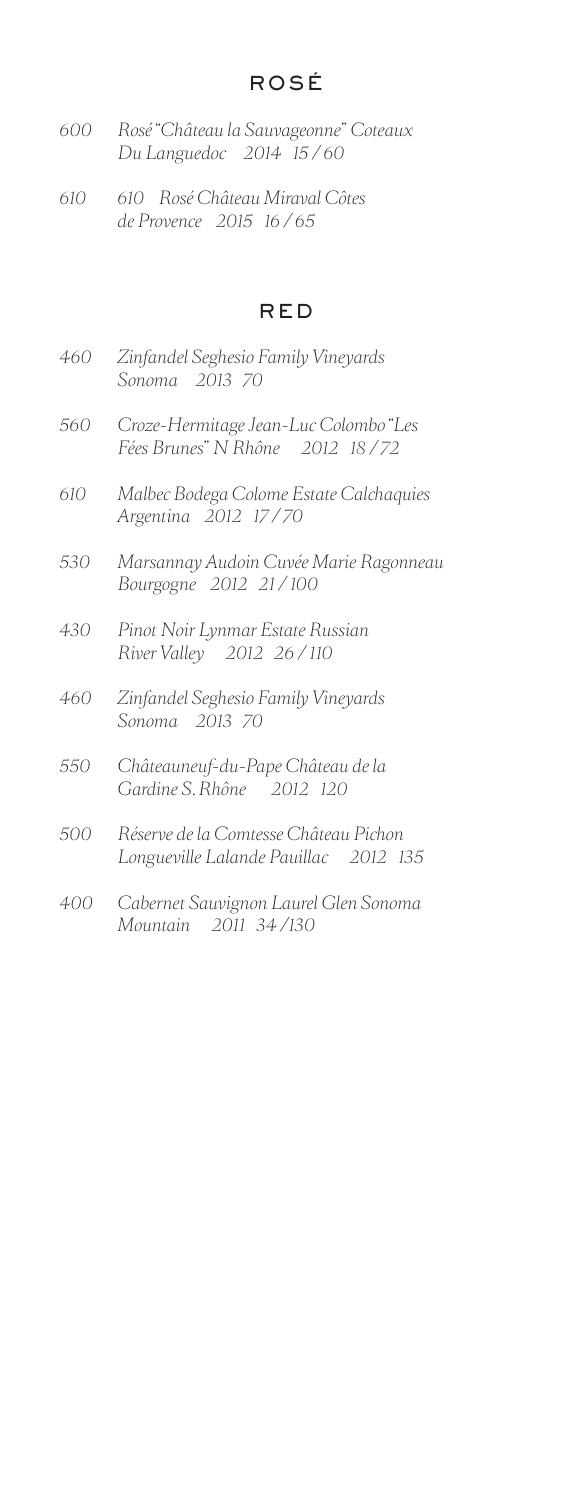

# CHAMPAGNE & SPARKLING

- *1013 Champagne Louis Roederer "Cristal" 2006 550*
- *1014 Champagne Louis Roederer "Cristal", magnum 2003 1425*
- *1028 Champagne Perrier-Jouët "Fleur de Champagne" 2004 390*
- *1036 Champagne Moët & Chandon "Dom Pérignon" 2006 420*
- *1039 Champagne Krug "Grande Cuvée" nv 400*
- *1029 Champagne Nicolas Feuillatte Palmes d'Or Vintage 2002 345*
- *1019 Champagne Armand de Brignac "Ace of Spades" Brut nv 690*
- *1033 Champagne Ruinart "Dom Ruinart Rosé" nv 300*
- *1015 Champagne Louis Roederer "Cristal" Brut Rosé 2004 1200*
- *1040 Champagne Louis Roederer "Cristal" Brut Rosé 2005 1300*
- *1025 Champagne Veuve Clicquot Ponsardin Brut Rosé nv 140*
- *1012 Prosecco Cuvée Anna Maria Clementi Cà del Bosco nv 240*

# WHITE | DOMESTIC

- *1017 Chardonnay Cakebread Cellars, Napa Valley 2013 110*
- *2173 Chardonnay Far Niente Winery, Napa Valley 2013 150*
- *1020 Chardonnay Chalk Hill Estate Chalk Hill, Sonoma 2013 100*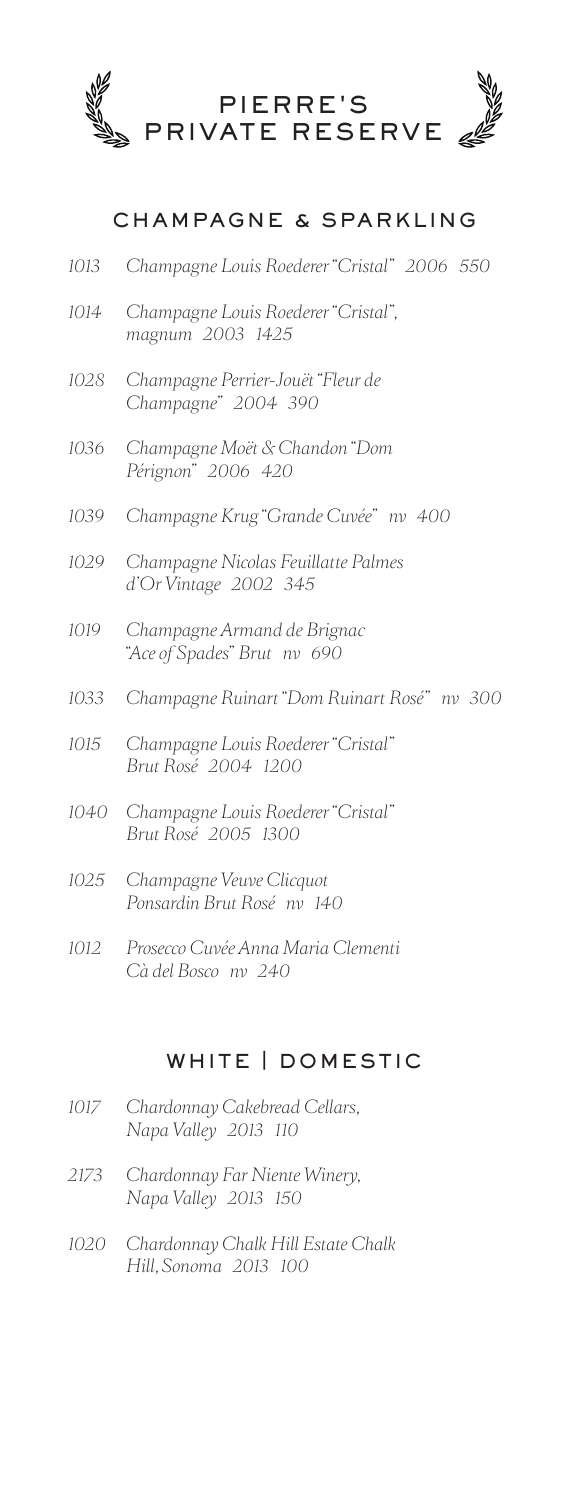# WHITE | FRANCE

- *2149 Corton Charlemagne Bonneau du Martray 2011 330*
- *2150 Meursault Maison Arnaud Germain 2011 120*
- *1206 Puligny Montrachet Louis Latour Bourgogne 2013 150*
- *2157 Riesling Domaine Ostertag "Muenchberg" Grand Cru Alsace 2011 135*
- *2143 Pouilly Fumé Ladoucette Baron De "L" 2009 220*

# WHITE | ITALY

- *2032 Gaja Gaia & Rey Chardonnay Langhe, Piedmont 2010 500*
- *2046 Breg Gravner, Friuli 2005 175*
- *2050 Dreams Chardonnay Jermann, Friuli 2012 140*
- *2053 Vintage Tunina Jermann, Friuli 2011 130*
- *2101 Cervaro della Sala Marchesi Antinori, Umbria 2012 120*
- *2096 Cà del Bosco, Cà del Bosco Franciacorta Chardonnay Lombardy 2008 180*

# WHITE | 375 ML & HALF BOTTLES

- *2114 Chardonnay Grgich Hills, Napa Valley 2012 60*
- *2005 Pouilly-Fuisse Domaine J.A. Ferret, Maconnais 2014 45*
- *2055 Chardonnay Dreams Jermann, Friuli 2011 80*
- *2008 La Scolca Black Label Gavi dei Gavi, Piedmont 2009 70*

# RED | 375 ML & HALF BOTTLES

- *1446 Cabernet Sauvignon Stag's Leap Wine Cellars Artemis, Napa Valley 2014 75*
- *3325 Cabernet Sauvignon Kathryn Hall, Napa Valley 2014 85*
- *3335 Meritage Opus One Mondavi-Rothschild 2011 265*
- *3035 Barolo, Parej "Icardi", Piemonte 2004 105*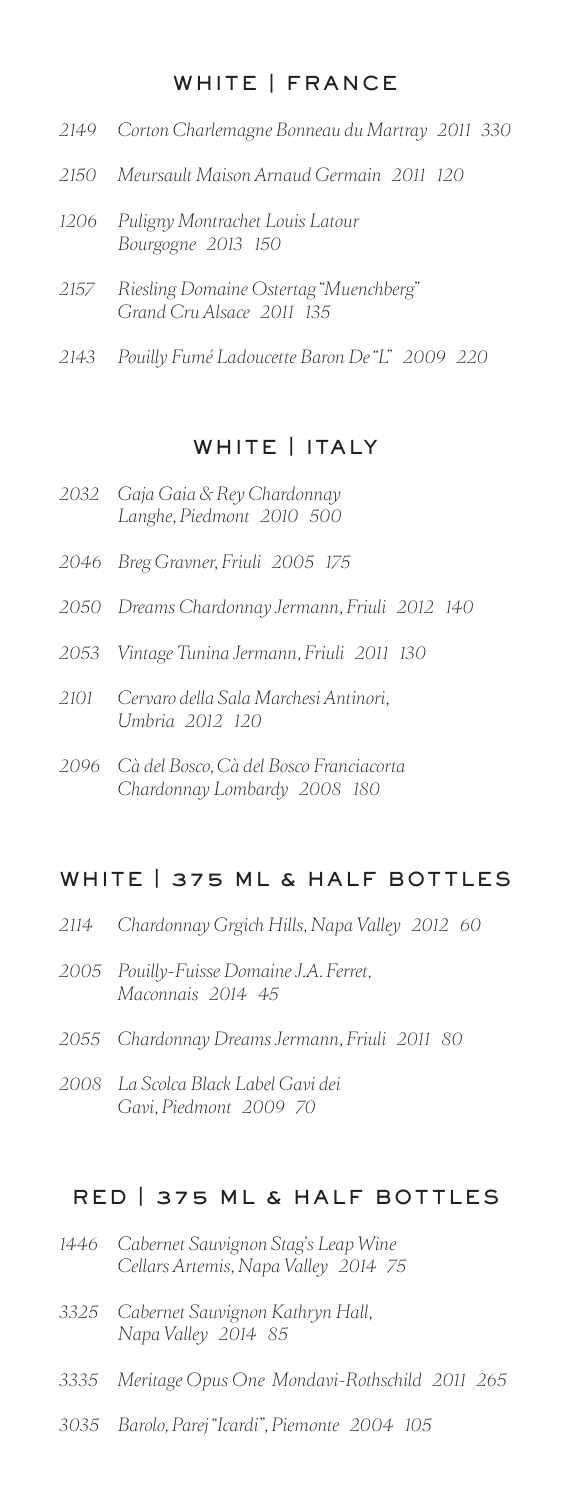- *3036 Brunello di Montalcino Matrojani, Tuscany 2008 70*
- *3065 Flaccianello Fontodi, Tuscany 2004 190*

# RED | DOMESTIC

- *3305 Cabernet Sauvignon Caymus Vineyards, Napa Valley 2013 180*
- *3330 Cabernet Sauvignon Silver Oak Cellars, Napa Valley 2010 270*
- *3332 Cabernet Sauvignon Silver Oak Cellars Alexander Valley 2010 160*
- *3321 Cabernet Sauvignon Mondavi-Rothschild "Opus One", Napa Valley 2009 510*
- *3320 Cabernet Sauvignon Mondavi-Rothschild "Opus One", Napa Valley 2011 510*
- *3319 Cabernet Sauvignon Mondavi-Rothschild "Opus One", Napa Valley 2012 510*
- *3336 Cabernet Sauvignon Spring Mountain "Eilivette", Napa Valley 2007 310*
- *3371 Pinot Noir Paul Hobbs, Russian River Valley 2011 220*
- *3361 Pinot Noir Brogan Cellars "Hanson Vineyard", Russian River Valley 2008 100*
- *3369 Pinot Noir Marcassin "Three Sisters", Sonoma Coast 2009 350*
- *3367 Pinot Noir Flowers, Sonoma Coast 2011 115*

# RED | FRANCE

| 3431 Gevrey-Chambertin Domaine Pierre<br>Gelin Clos Prieur 2011 195 |
|---------------------------------------------------------------------|
| 3414 Château Lynch-Bages Pauillac 2006 435                          |

- 
- *3415 Château Mouton Rothschild Pauillac 2005 2050*
- *3410 Château Léoville-Las Cases Saint-Julien 1998 600*
- *3439 Château Léoville-Las Cases Saint-Julien 2009 1000*
- *3437 Château Palmer Margaux 2004 700*
- *1423 Château Giscours Margaux 2004 265*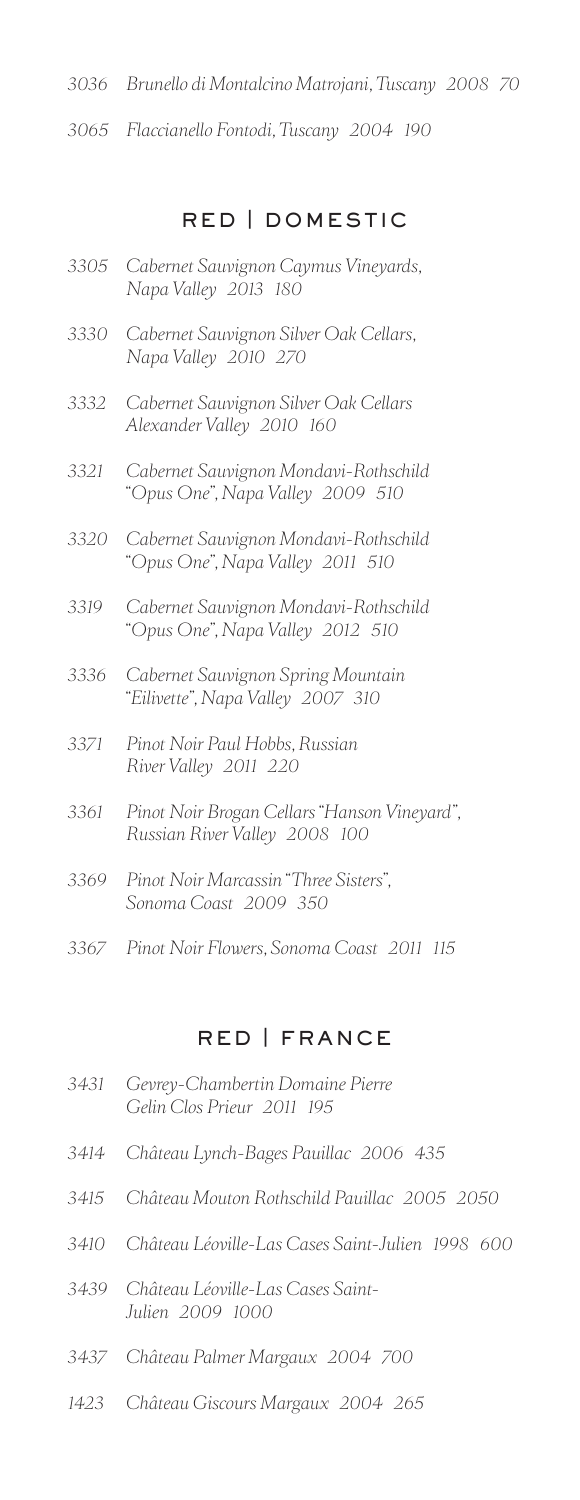# RED | FRANCE *(continued)*

- *5441 Château Pichon Longueville Lalande Pauillac 2012 275*
- *5442 Château Corbin-Michotte St. Emilion, magnum 2000 295*
- *3440 Château Petrus Pomerol 2007 3875*
- *3441 Château Hosanna Pomerol 2000 675*
- *3442 Delas Freres Hermitage Les Bessards Rhône Valley 2006 300*

# RED | ITALY

- *3192 Piñero, Cà del Bosco Pinot Nero, Lombardy 2007 180*
- *3190 Maurizio Zanella Ca' Del Bosco Franciacorta Rosso del Sebino, Lombardy 2006 180*
- *3113 Barbera d'Asti Bologna Braida "Bricco dell'Uccellone" 2009 195*
- *3139 Barolo Bruno Giacosa "Falletto", Piemonte 2007 410*
- *3138 Barolo Bruno Giacosa "Falletto", Piemonte 2009 430*
- *3021 Barbaresco Pelissero "Nubiola", Piemonte, magnum 2007 230*
- *3126 Barbaresco Angelo Gaja, Piemonte 2006 550*
- *3127 Valpolicella Dal Forno Veneto 2008 225*
- *3107 Amarone Bertani Veneto 2006 260*
- *3119 Amarone Romano Dal Forno Veneto 2008 590*
- *3048 Super Tuscan Le Sughere Rocca di Frassinello 2012 200*
- *3054 Super Tuscan Baffonero Rocca di Frassinello 2011 450*
- *3074 Solaia Marchesi Antinori, Tuscany 2011 630*
- *3083 Ornellaia Tenuta dell'Ornellaia Marchese Lodovico Antinori, Tuscany 2011 480*
- *3072 Guado al Tasso Marchesi Antinori, Tuscany 2011 260*
- *3068 Flaccianello, Fontodi, Tuscany 2006 360*